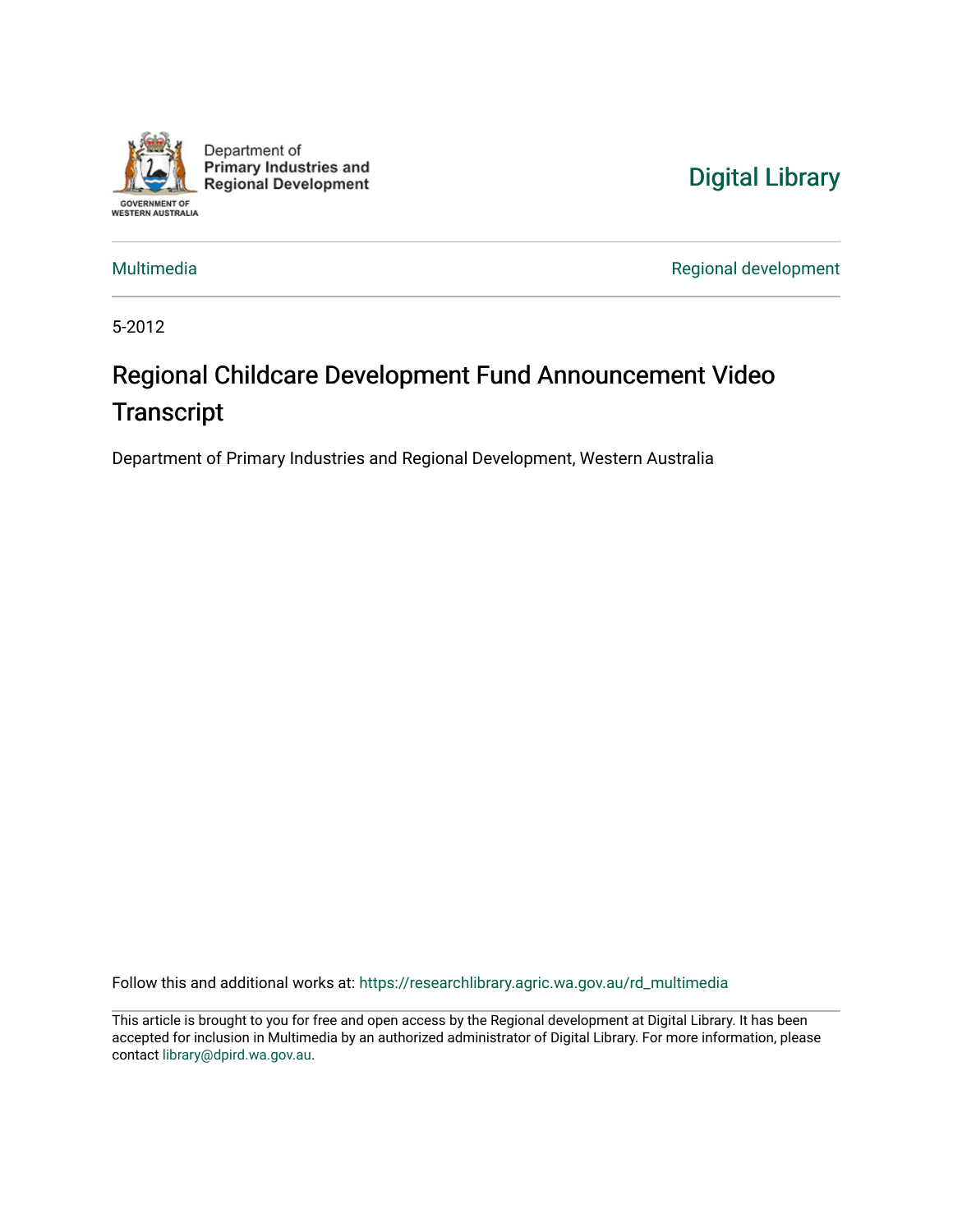



### **Regional Childcare Development Fund Announcement Video Transcript**

#### **Jenny Perkins, Director General, Department of Communities:**

Good morning everyone, and welcome, I'm Jenny Perkins, Director General of the Department of Communities. Can I acknowledge the Honourable Robyn McSweeney, MLC Minister Community for Services, the Honourable Brendon Grylls, Minister for Regional Development and Lands, the Honourable Mia Davies, Member for the Agriculture Region and the Honourable Wendy Duncan, MLC member for Mining and Pastoral Region.

Welcome everyone and all. It's my pleasure to welcome you all to the official announcement of Western Australia's new Regional Child Care Development Fund. We are honoured to have here this morning, both ministers who's two departments have worked together and are jointly responsible for bringing about this important initiative for child care in the regions. Thank-you to the Honourable Robyn McSweeney, MLC, Minister Community for Services, and the Honourable Brendon Grylls, MLA, Minister for Regional Development and Lands for being here this morning. We also have this morning some special guests. Children from the child care centres who are happily enjoying the playground right now and will be joining us later for morning tea. Ladies and gentlemen, child care services in the region areas face particular challenges and today's announcement of the new Regional Child Care Development Fund for Western Australia is a significant step forward in supporting child care services in our rural and regional areas. This new initiative has been funded from the Royalties for Regions program which falls under the portfolio of the Department for Regional Development and Lands and the Department for Communities which is the lead agency in Western Australia responsible for administering our child care regulatory framework and supporting child care services in this state will be administering this fund. I would now like to hand over to the Minister for Community Services the Honourable Robyn McSweeney, MLC, to say a few words.

#### **Honourable Robyn McSweeney, MLC, Minister Community for Services:**

[Personal comment to Brendon Grylls, Minister for Regional Development and Lands.] Could I acknowledge the Honourable Brendon Grylls, Minister for Regional Development and Lands, the Honourable Wendy Duncan and the Honourable Mia Davies MLC, Jenny Perkins our DG for Communities, Helen Creed our Executive Director of Children Services and Paul Rosair, Director General Department of Regional Development and Lands.

Good morning, our location here today at the Ivy Watson Playground with the sounds of children in the background and I wouldn't have minded if they were all in front of me I absolutely love them and it does provide a beautiful setting for what we are announcing today. Minister Grylls and I are very please to announce funding for the establishment of a Regional Child Care Development Fund for Western Australia. This fund will provide a significant allocation of nine point three million dollars over four years which will assist in boosting and sustaining child care services providers in rural and regional Western Australia. Both Minister Grylls, myself, the Honourable Wendy Duncan and the Honourable Mia Davies we are rural members of parliament through and through. Child care services in the region areas face specific challenges such as attracting and retaining qualified staff. This is often because of the higher living costs, rent, utilities and transport and when you think some of those rents are two thousand dollars a week it flips me out when I think about how much those rents are and I that know we have one of the regional members sitting here who is nodding her head. To give you and example of those higher operating costs a regional service can face, an example is a professional development course costing about two hundred dollars for four staff could cost seven times more, about fifteen hundred dollars for our regional child care services once accommodation, travel and meals are factored in then there's the problem of finding staff to replace them while they are training. Regional child care services must be supported to stay viable. More and more families are depending on child care to balance the demands of a busy life. More than fifty percent of parents in Australia place their children in some form of child care and in Western Australia we have approximately forty six thousand children in some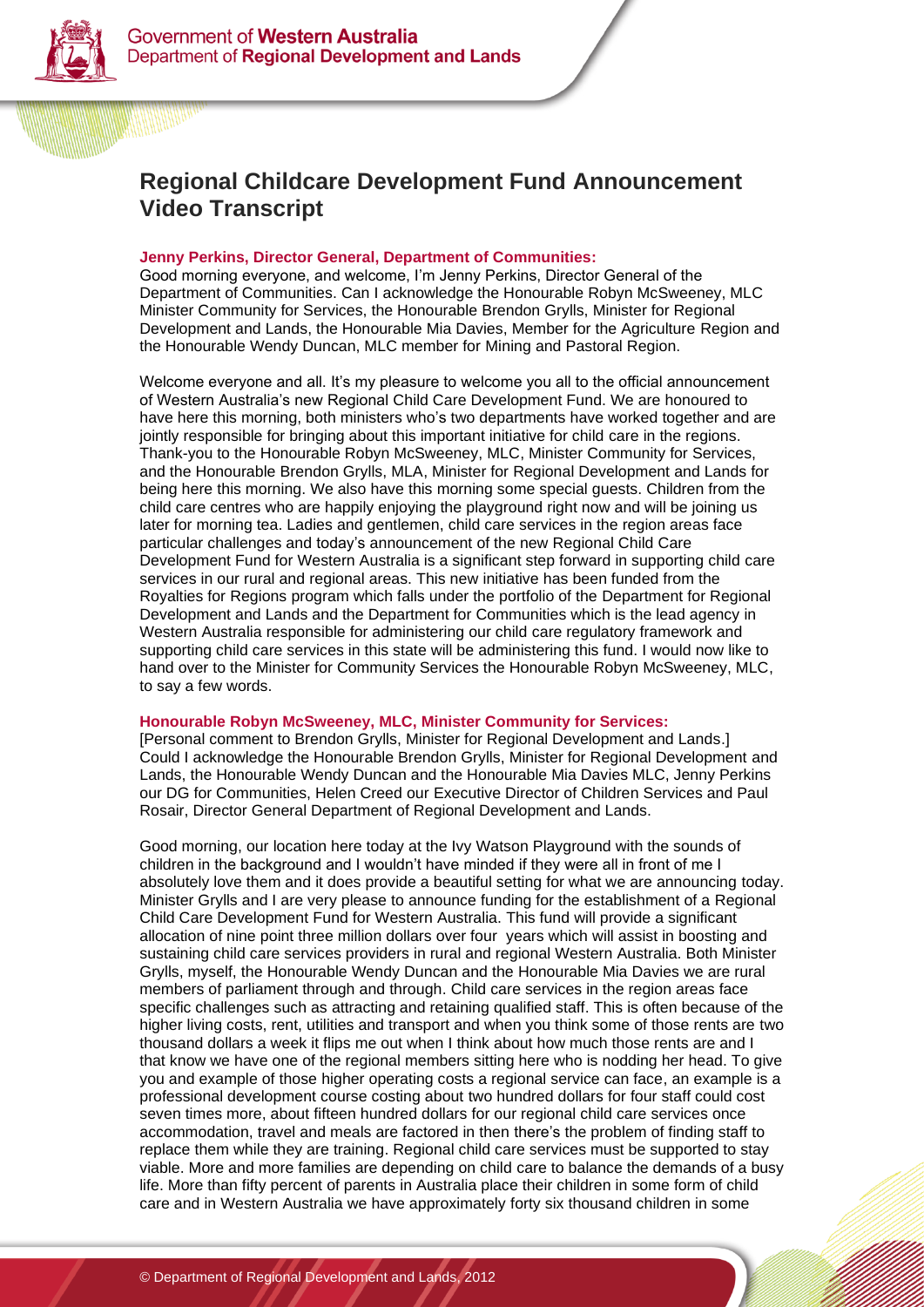

form of child care and as the Minister I firmly believe we must put in place community structures which support our families, our families are the core. In regional areas access to child care can influence the attraction of families to the area and filling of jobs such as teachers, nurses, doctors in the community. If we want to build strong vibrant communities then we need to make sure families have access to good quality child care. These child care services also need resources to support the important early learning years of our children. There is growing evidence from neurosciences to show that brain development in the early years does influence the development of children for later life. Simply put a positive start in childhood when mental physical and emotional learning is supported by responsive and caring adults has a positive impact. And I know that Minister Grylls with his two little boys and he is a patron of the Whealtbelt organisation for children services, you'd of asked him 5 years ago he probably said no but now he is well entrenched in being a dad he knows all about it and he is certainly committed to the provision of quality childcare. The Regional Child Care Development Fund will be administered by my Department for Communities with government agencies and the community working together in partnership will ensure that quality child care is more easily available for families across Western Australia and so at the end of the day looking after the wellbeing and development of our children is about safeguarding the future for our communities and it is all about being child focused. Thank you.

#### **Jenny Perkins, Director General, Department of Communities:**

Thank-you Minister McSweeney. The continuous improvement in child care services in Western Australia and supporting early years learning for children are certainly propriety areas for the Department for Communities. And the Regional Child Care Development Fund is funded from the Royalties for Regions program and I would now like to invite the Honourable Brendon Grylls, MLA, Minister for Regional Development and Lands to say a few words.

#### **Honourable Brendon Grylls, MLA, Minister for Regional Development and Lands:**

Thank-you everyone. I take a lot of stuff through cabinet and Royalties for Regional is a big program, my colleague Terry Waldron lent over to me when this project was going through cabinet and said this is the best we've done so far. We know how important this is to you. We know how important it is for those volunteer committees that have spent hours and hours and hours trying to wade their way through Commonwealth and State regulations trying to get the numbers to make the centre work, trying to cajole the mum to become the secretary or the treasurer of the committee knowing that they are already busy running their own business or their own farm and by the way why don't you take on the Commonwealth Department of Child Care Administration to try to make that work. We are very, very proud that this program will help you to do that better and we hope it allows you to run your business, or your farm, or your life without the constant impediment of trying to run a child care centre as well. We were very, very disappointed when we saw the demise of ABC child care and we saw hundreds of millions of dollars of tax payers money that had gone into for profit child care go down the drain while organisations like yours worked your hearts out just to try and keep yours open. That was unfair, it wasn't good enough, the Child Care Benefit payment still isn't perfect in the way that you have to set your centre up to try to access the Commonwealth money and we are very determined to make sure we can boost you, help you define how your service can work so we can access that Child Care Benefit whether you have five children in the centre or fifty or five hundred and that is really, really important. So four or five year ago we held a teleconference where we got all the child care centres from across the state together, basically to say lets get organised and start to put out complains into a format that can deliver something. Hopefully you now feel that was worth coming to and that those concerns are acted on and we can get on with doing it. Thank-you to Robyn who is very committed and passionate about this area and doing a great job. To Wendy and Mia and my colleagues, thank you for their work, Don Punch at the South West Development Commission took the lead on this and help to drive it but we love the fact that now if you're a small child care centre in country areas you can apply for a grant to support the inclusion of children with disabilities in your child care centre. A little thing, something that might not effect a vast majority of families but pretty damn important if you've got little guy with a disability and you need the opportunity to work a couple days a week to make that work, really important initiative. Really excited that you might be able to employ someone help do your books and do the